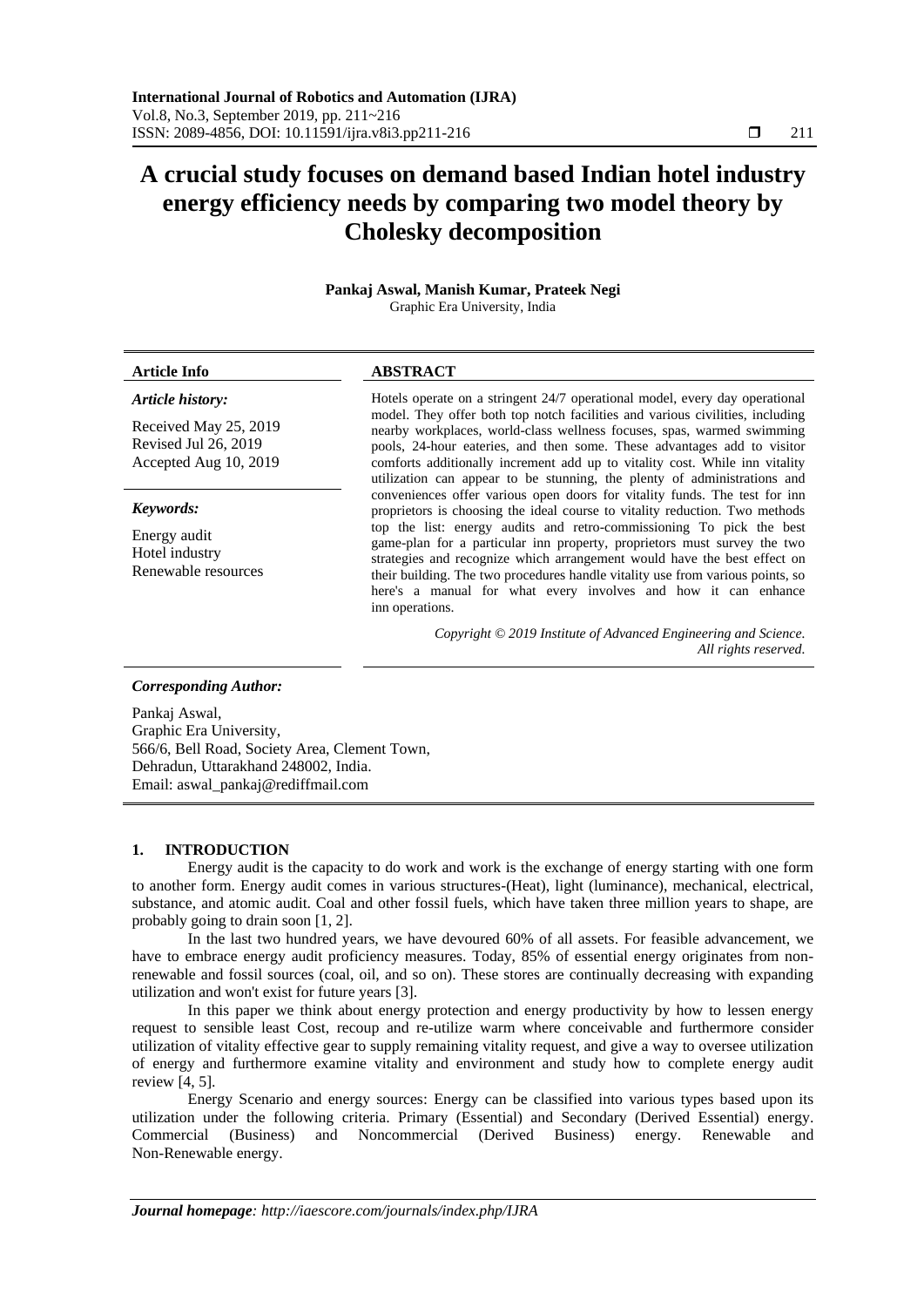# **1.1. Primary energy sources**

Essential (Primary) energy sources are those that are either found or put away in nature. Normal essential energy sources are coal, oil, characteristic gas, and biomass, (for example, wood). Other essential energy sources accessible incorporate atomic energy from radioactive substances, warm energy put away in earth's inside, and potential energy because of earth's gravity.

# **1.2. Secondary energy sources**

Derived essential energy resources are like steam or steam vapors, Electricity are derived from primary energy sources (fossil fuels) like coal, oil & gases & are suitable for generation and nuclear energy resources like uranium and thorium ,transportation, distribution and control.

# **1.3. Commercial energy sources**

Commercial Energy sources that are accessible in the market at an unequivocal cost are known as business sources that are accessible in the market at a clear cost are known as commercial energy. Commercial energy frames the premise of mechanical, horticultural, transport and business improvement in the cutting edge world.

# **1.4. Non-commercial energy sources**

Derived business energy resources are not available in the commercial market for a price or any type of cost occupancy is classified as Non-commercial energy. Example: Firewood, agro waste in rural areas; solar energy, animal power, wind energy. These resources are in the secondary form of business generating resources [6, 7].

# **1.5. Renewable energy**

These type of resources are utilizable resources are those that are essentially inexhaustible, like wind power, solar power, geothermal energy, tidal power and hydroelectric power. There generation and utilization are responsible for green energy generation, in other words it is also known as green energy. These types of resources are abundant in nature and must be utilize as renewed again and again [8].

# **1.6. Non-renewable energy**

Non renewable energy resource is the conventional fossil fuels such as coal, oil and gas, which are likely to non consistent and depleting nature [6, 7, 9].

# **2. ENERGY CONSERVATION AND EFFICIENCY**

# **2.1. Energy conservation**

Energy is defined as ability and the capability for work to be compete in the given time and for completion of work is transformation of energy from one form to another and also according the first law of thermodynamics the energy can neither be created nor destroyed. It includes any behavior that results in the use of less energy [5, 7, 10].

**Example:** Shutdown the lights in a room, Don't kept water running unless is required, Recycle (bottles, can, papers, glass, etc.) for providing green environment, Walk or ride a bike for kept incline in fossil fuels, Open a window in the summer instead of turning on the air conditioning, use public transportation facilities [2].

# **2.2. Energy efficiency**

It involves the use of technology that requires less energy or more energy efficient to perform the same work to an accompanist. A compact fluorescent light bulb that uses less energy to produce the same amount of light as an incandescent light bulb is an example of energy efficiency. The decision to replace an incandescent light bulb with a compact fluorescent is an example of energy conservation. Driving a vehicle in a large distance with less consumption of fuel is efficiency in terms of utilization of fossil fuels.

#### **2.3. Need of energy conservation**

Fossil fuels like coal, oil that has taken years to form is on the verge of depleting soon. In last 200 years we have consumed 65% of all resources. For sustainable development we need to adopt energy efficiency measures. Today 80% of primary energy sources come from non-renewable and fossil sources. These reserves increasing exponentially consumption and will not even exist for future generations and its utilization may be inappropriate.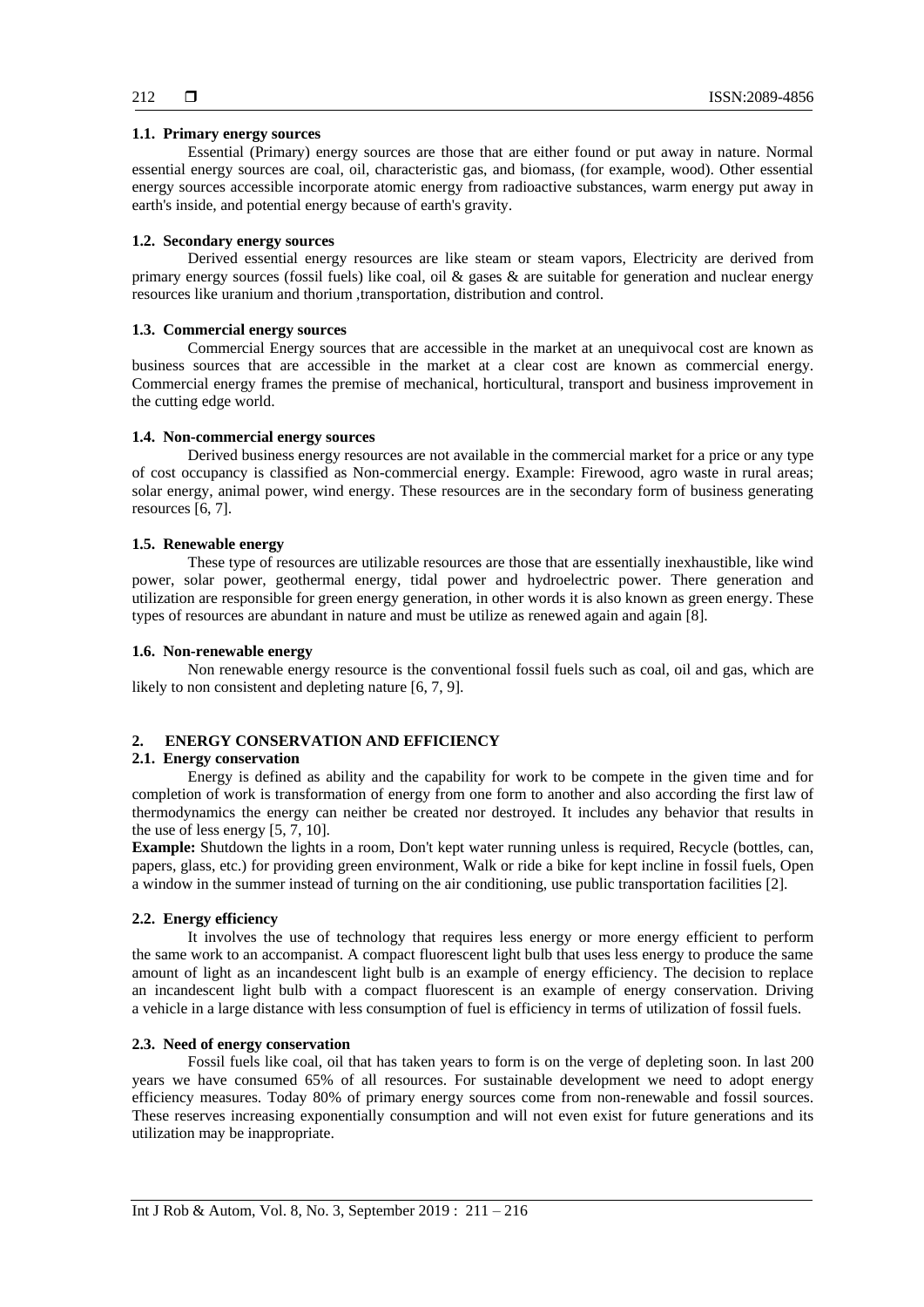#### **2.4. Determining efficiency targets**

There are numerous variables that need to be considered while setting efficiency targets including occupancy rate, operating expenses, etc. The profitability of running a hotel must also be considered while identifying the appropriate variables. Operating expenses is one of the significant "constant" variables to be considered while determining savings objectives. Others like occupancy rate, cost of materials and supplies will fluctuate based on external factors. Operating expenses are largely influenced by actions you can take and on average, the cost of energy accounts for 3% to 5% of the total operating expense1. Through this guide, your hotel can aim to reduce energy costs by up to 20%.



Figure 1. Factors involved in establishing profitability for hotel

# **3. UTILITY FUNCTION**

We assume by induction that we can construct a Cholesky Decomposition for any positive definite  $n-1 \times n-1$  matrix and show how to construct the Cholesky Decomposition of an  $n \times n$  positive definite matrix X. Since A is positive definite it is symmetric and so we can represent A as follows

$$
X = \begin{pmatrix} x_{11} & X_{21}^T \\ X_{21} & X_{22} \end{pmatrix}
$$

Since X is positive definite  $x_{11} > 0$ , and so we can define

$$
l_{11} = \sqrt{x_{11}}
$$
  

$$
L_{21} = (1/l_{11})X_{21}
$$

Let Z be any n-1 x 1 column vector with  $Z \neq 0$  and let

$$
V = (-1 / x_{11}) X^{T}_{21} Z
$$

It now follows that

Now that  

$$
X = \begin{pmatrix} x_{11} & X_{21}^T \ X_{21} & X_{22} \end{pmatrix} = \begin{pmatrix} l_{11} & 0 \ L_{21} & L_{22} \end{pmatrix} \begin{pmatrix} l_{11} & L_{21}^T \ 0 & L_{22}^T \end{pmatrix}
$$

#### **3.1. Energy management pay**

Estimated Cost consumption in Hotel Industry as shown in Table 1.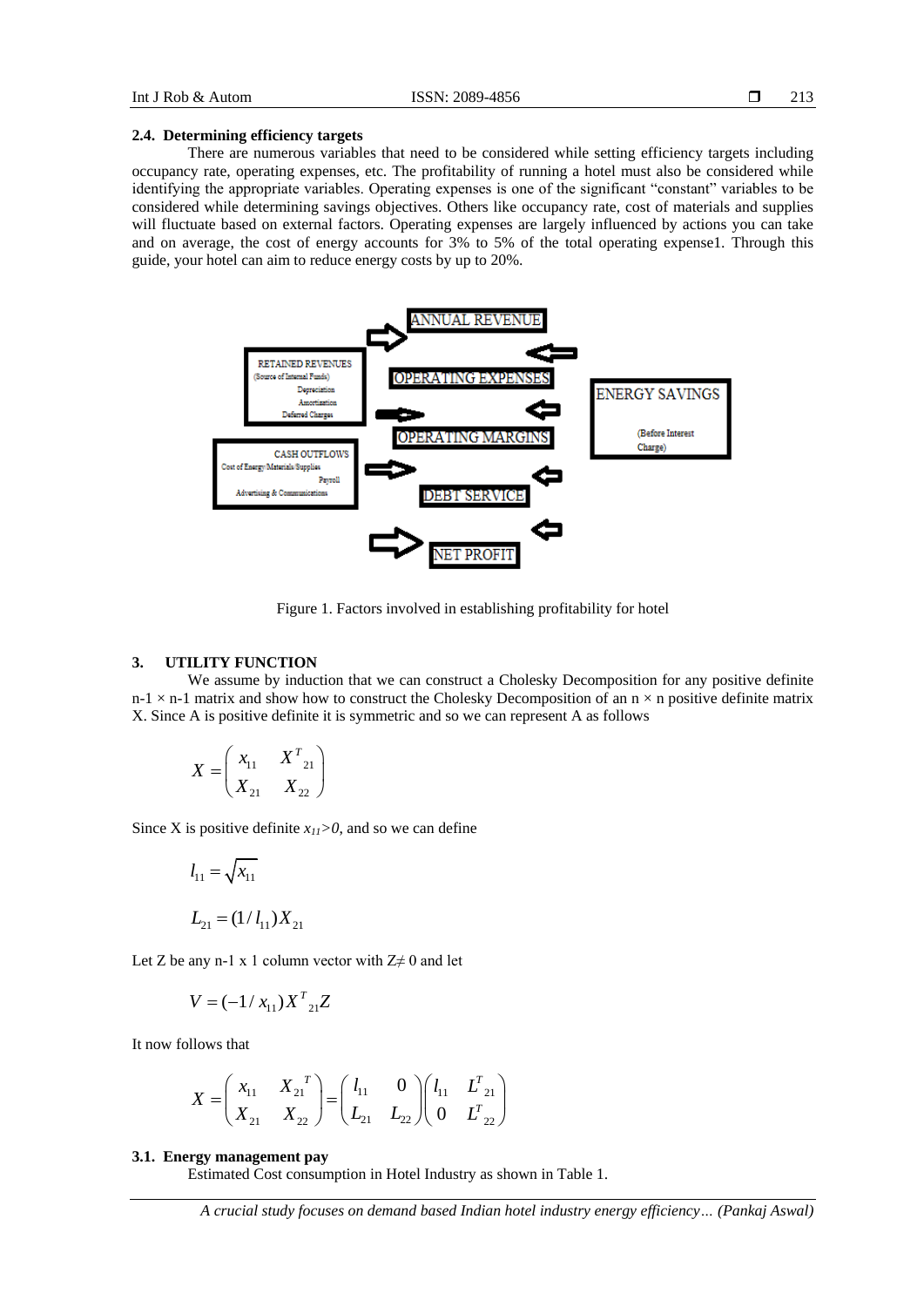| Table 1. Estimated cost consumption in hotel industry |                           |                                                |                    |                      |  |  |  |
|-------------------------------------------------------|---------------------------|------------------------------------------------|--------------------|----------------------|--|--|--|
| <b>Facility Type</b>                                  | If Annual Energy Costs is | <b>Estimated Annual Savings for Reductions</b> |                    |                      |  |  |  |
|                                                       |                           | Lighting by 20%                                | HVAC by 20%        | Water heating by 20% |  |  |  |
| $50,000$ sq. ft.                                      | INR 3.525,000             | INR 375,000                                    | INR 164,500        | INR 164.500          |  |  |  |
| $100,000$ sq. ft.                                     | INR 7.050,000             | <b>INR 750,000</b>                             | INR 329,000        | INR 329,000          |  |  |  |
| $150,000$ sq. ft.                                     | INR 10,575,000            | INR 1.125,000                                  | <b>INR 488,800</b> | <b>INR 470,000</b>   |  |  |  |

# **3.2. Optimized output**

The following output graph based upon the Analysis depicted in the data sets of the possible combination is Maximization and the Minimization of Annual Cost as shown in Table 1. The main objective of the study is to reduce the operating Cost of Hospitality Industry by taking the corrective measures of energy efficient Hotels. The cost density has to optimized based upon the needs generated and the units consumed as shown in the Figure 1.



Figure 1. Cost density

The generating Cost shows the cummulative growth according to years of span the energy utilized and the wastage due to the lagging power factor, as well as the unnessasary useless consumption of electricity dipicted in the Figure 2.



Figure 2. Optimized value

The interrelated value is well explained in the Figure 3, how does (Lightning, water heating and HVAC) utilization of enrgy consumes the electricity. Figure 3 relates the consumption and its effects on the costs of utilization of energy. Simulated output (optimized values) as shown in Figure 4.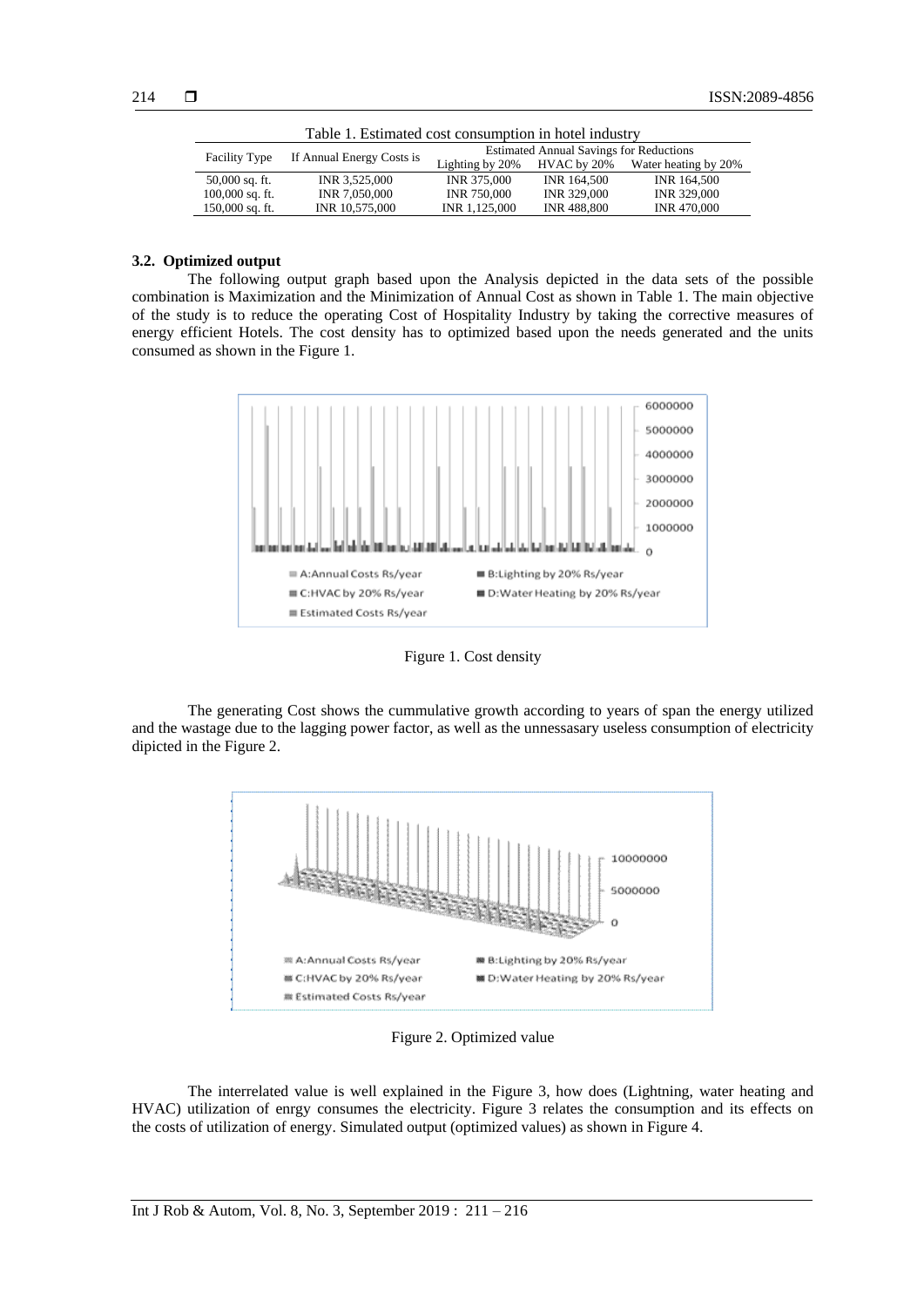





Figure 4. Simulated output (optimized values)